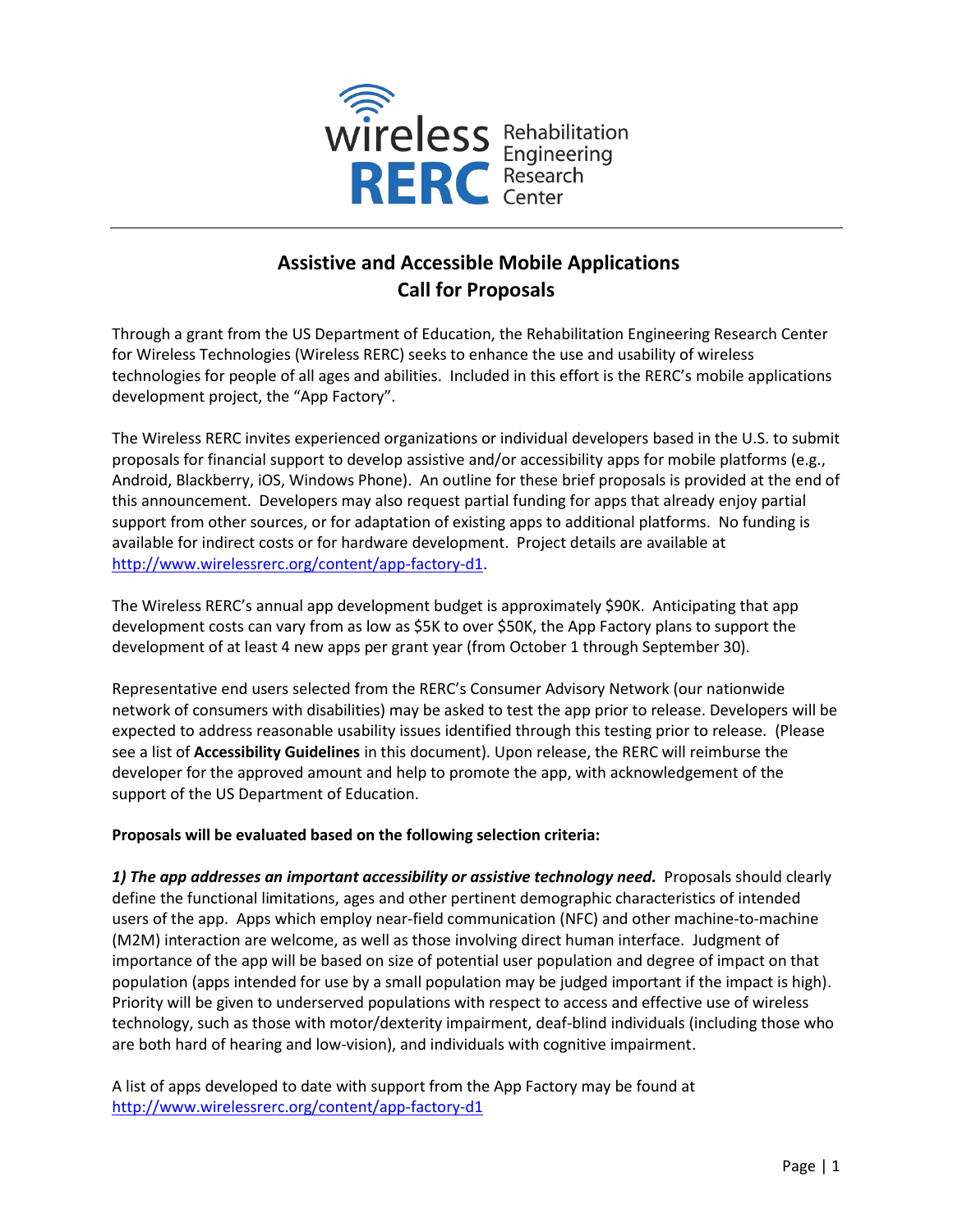*2) The app is unlikely to be developed in the commercial marketplace.* Because the market is often small and less profitable for most of the apps people with disabilities need, priority will be given to these unrealized opportunities for assistive or accessibility apps. Other factors that will be considered include timeliness (i.e., addressing a current need) and anticipated obsolescence (i.e., will the need be diminished by other or emerging technologies?).

*3) The app is technically feasible and the technical capacity required for development is readily demonstrable by the developer.* The developer must demonstrate the ability to successfully develop the app with available technology, expertise and resources. Issues of timeliness, cost, and return on investment in meeting the stated consumer need will be considered in judging the availability of necessary technical capacity.

*4) The projected lifetime of the app justifies the investment.* Proposals must include a budget and development timetable with specific milestones. Anticipated obsolescence and issues of sustainability, maintenance, and support from industry or user groups will also be considered in gauging the potential benefits of the app.

*5) The app complements and does not duplicate other apps in the marketplace or under development.*  Priority will be given to apps that address unmet needs, i.e., no existing app effectively addresses the need. Proposals must include a review of similar apps currently available and a description of how the proposed app is unique from these. Selection of new apps for development will also take into consideration the fit with other development efforts, including equitable attention to diverse consumer needs by the Wireless RERC.

Proposals addressing the above criteria should be submitted to the App Factory Director, Jim Mueller at jlminc1@verizon.net. All submitted proposals will be held in confidence. In addition to the selection criteria noted above, the RERC's App Council (a panel of external experts in the technology and disability fields) will review the app proposal to confirm that app functionality is clearly specified, timelines for development, testing and deployment are acceptable, and the budget is reasonable given the scope and complexity of the app.

To assure accessibility to all reviewers, proposals must be submitted in .doc or .html format.

#### **2014-15 Timeline**

| Release of Call for Proposals<br>April 30, 2014                                  |  |
|----------------------------------------------------------------------------------|--|
| Submission of proposals for funding<br>June 30, 2014                             |  |
| October 15, 2014<br>Selection of successful proposals                            |  |
| Completion of user testing; usability issues identified (if any)<br>May 10, 2015 |  |
| Delivery of final app<br>August 15, 2015                                         |  |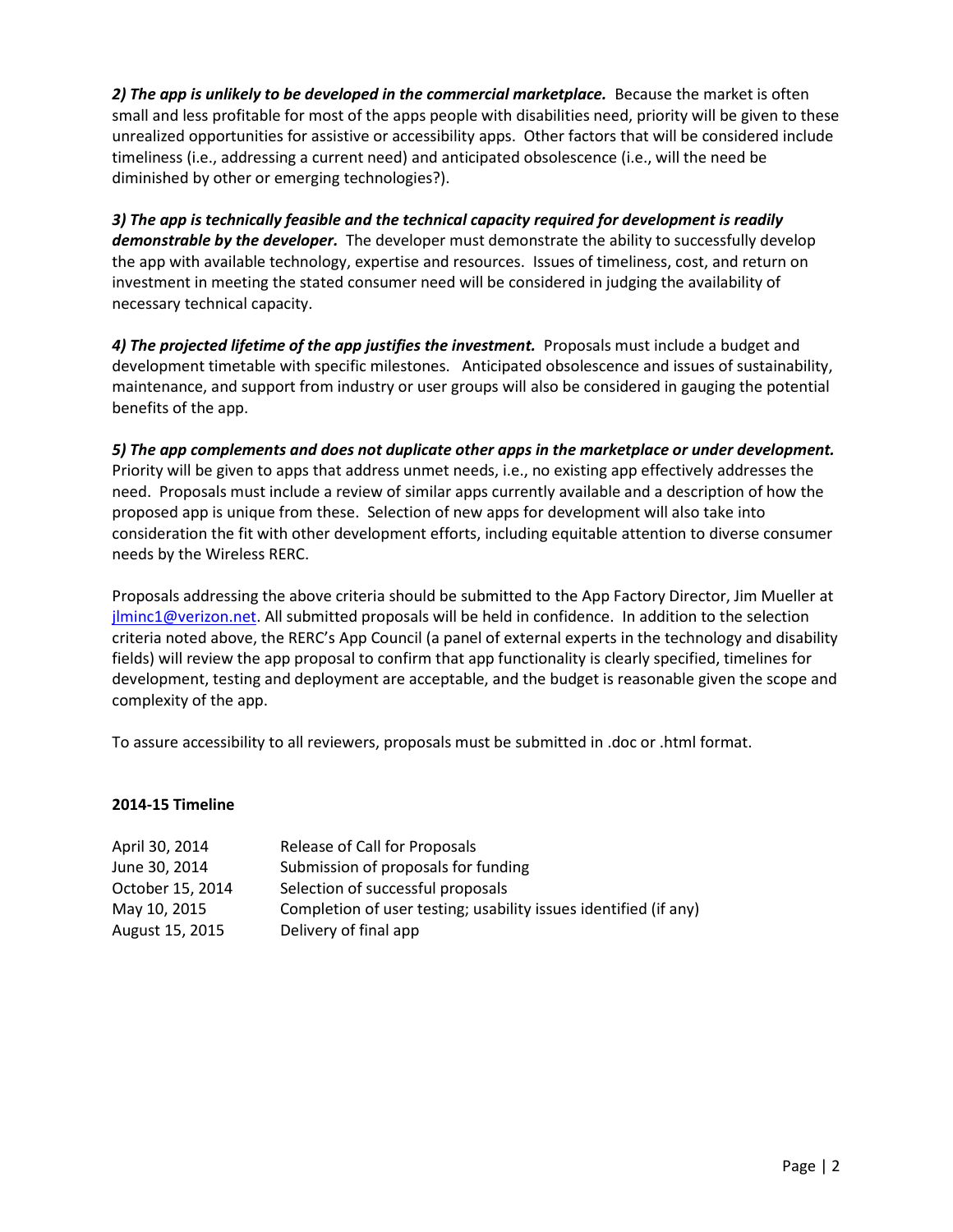

## **Assistive and Accessible Mobile Applications Suggested Proposal Outline**

Date submitted

Developer

Name Mailing address Phone Email Website

Proposed Application

Purpose (documented clinical/therapeutic need) Intended users Operating system(s) Function(s) [may include storyboards, screenshots, etc.] Review of existing solutions (Contrast with similar or competing apps currently available) Clinical/therapeutic collaboration (if appropriate) Technical capability (resumes, especially app development experience)

#### Budget

Required hardware and/or software acquisition Payment schedule

#### Timetable

Development milestones Lifetime Plan for sustaining the app/service (app charges/subscriptions, maintenance/support needed)